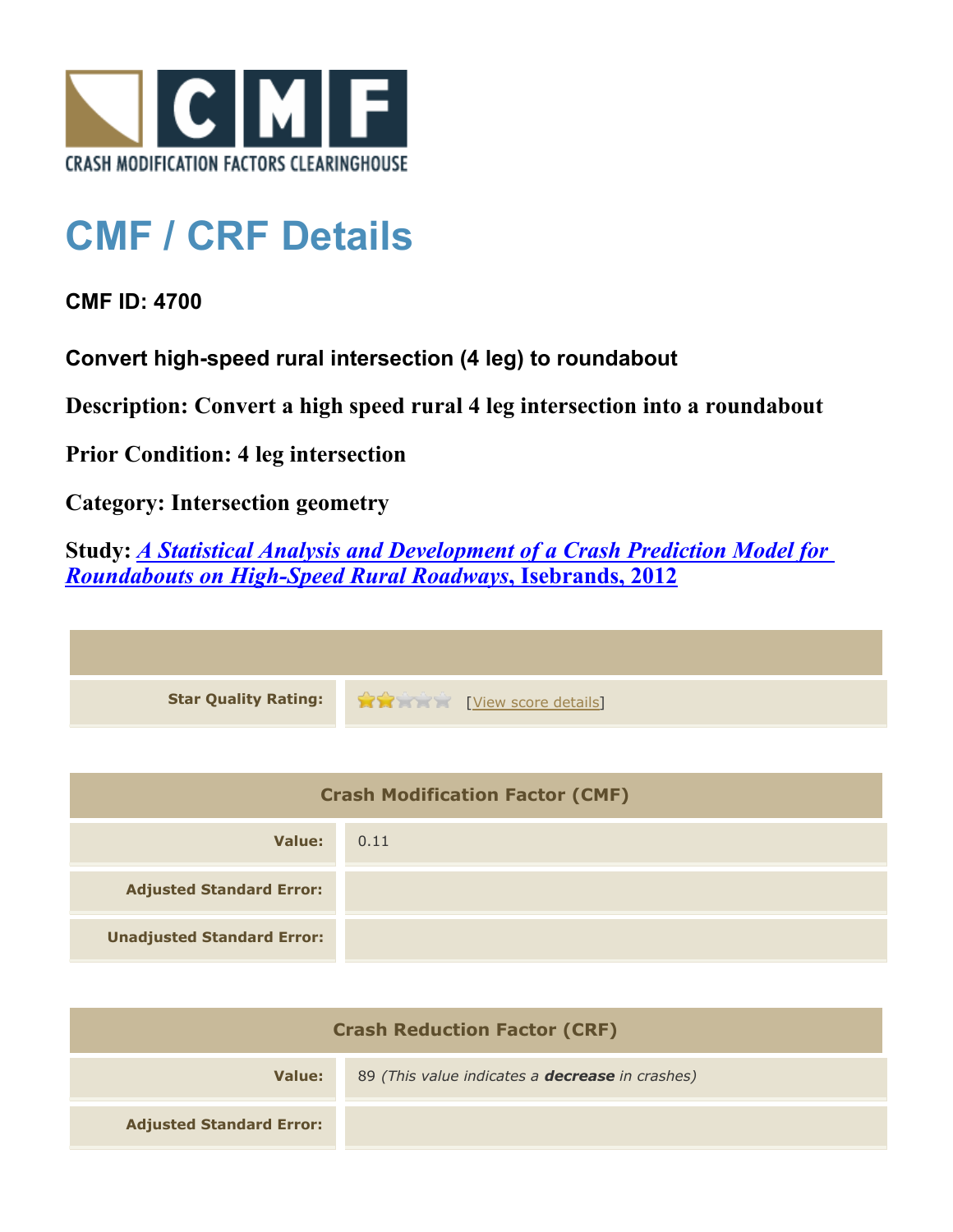| <b>Applicability</b>       |                                                           |
|----------------------------|-----------------------------------------------------------|
| <b>Crash Type:</b>         | All                                                       |
| <b>Crash Severity:</b>     | A (serious injury), B (minor injury), C (possible injury) |
| <b>Roadway Types:</b>      | Not specified                                             |
| <b>Number of Lanes:</b>    | $1\,$                                                     |
| <b>Road Division Type:</b> |                                                           |
| <b>Speed Limit:</b>        | 40-65 mph                                                 |
| <b>Area Type:</b>          | Rural                                                     |
| <b>Traffic Volume:</b>     |                                                           |
| <b>Time of Day:</b>        |                                                           |
| $-1$                       | .                                                         |

## *If countermeasure is intersection-based*

| <b>Intersection Type:</b>         | Roadway/roadway (not interchange related) |
|-----------------------------------|-------------------------------------------|
| <b>Intersection Geometry:</b>     | $4$ -leg                                  |
| <b>Traffic Control:</b>           | Roundabout                                |
| <b>Major Road Traffic Volume:</b> |                                           |
| <b>Minor Road Traffic Volume:</b> |                                           |

| <b>Development Details</b>      |                        |
|---------------------------------|------------------------|
| <b>Date Range of Data Used:</b> |                        |
| <b>Municipality:</b>            |                        |
| State:                          | KS, MD, MN, OR, WA, WI |